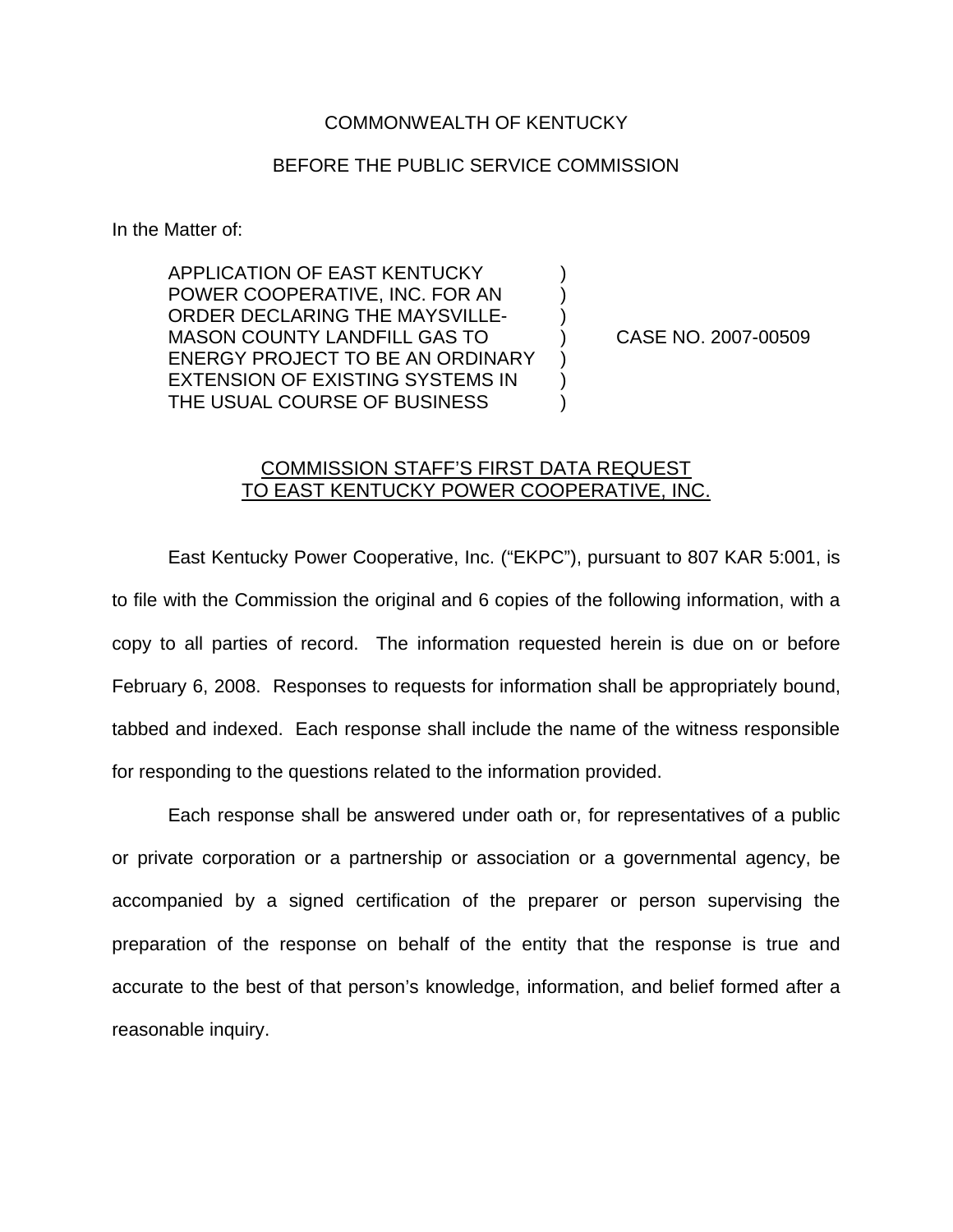EKPC shall make timely amendment to any prior responses if it obtains information which indicates that the response was incorrect when made or, though correct when made, is now incorrect in any material respect. For any requests to which EKPC fails or refuses to furnish all or part of the requested information, EKPC shall provide a written explanation of the specific grounds for its failure to completely and precisely respond.

Careful attention should be given to copied material to ensure that it is legible. When the requested information has been previously provided in this proceeding in the requested format, reference may be made to the specific location of that information in responding to this request. When applicable, the requested information shall be separately provided for total company operations and jurisdictional operations.

1. In response to ltem 14 of the Commission's December 18, 2006 Order in Case No. 2006-00508,<sup>1</sup> EKPC provided outage reports for its generating units, including its landfill units. For the 6 months ended October 31, 2006, Laurel Ridge Landfill Unit One ("Unit One") experienced over 1,150 hours of forced outages and Laurel Ridge Unit Five ("Unit Five") experienced over 2,300 hours of forced outages.

a. There appear to be several reasons for the outages at Unit One. Has EKPC ascertained any specific problems, beyond those identified in Case No. 2006-00508, that contributed to the forced outages at Unit One? If yes, describe the problems.

b. Provide a narrative description of the similarities and differences between the generating equipment proposed for the Maysville-Mason County Landfill

 $1$  Case No. 2006-00508, An Examination of the Fuel Adjustment Clause of East Kentucky Power Cooperative, Inc. from November 1, 2004 through October 31, 2006.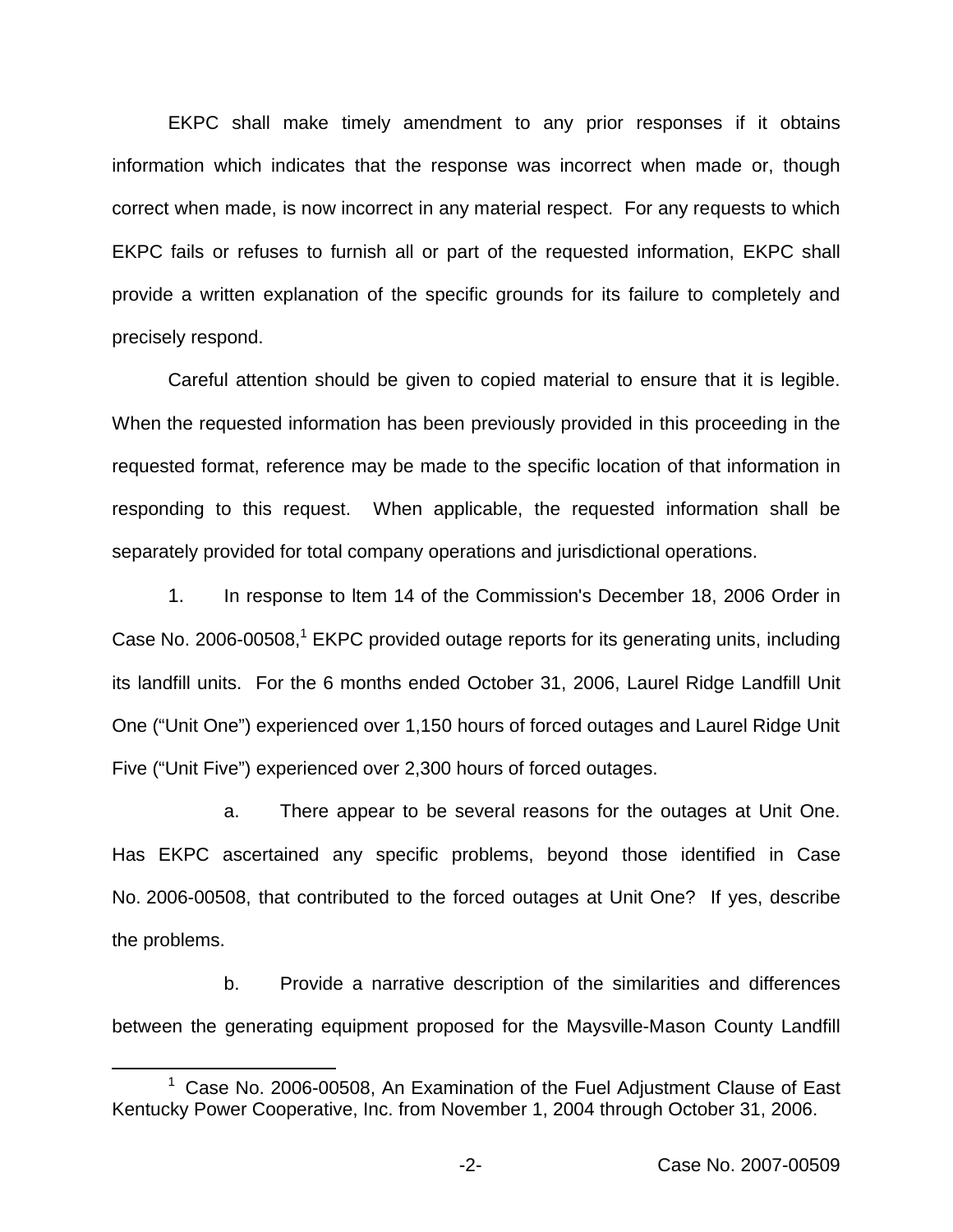("Maysville-Mason") project and the generating equipment installed at the Laurel Ridge Landfill site.

c. Case No. 2006-00508 indicates that, at Unit Five, most of the prolonged outages were due to lack of fuel. Lack of fuel has been an issue with some other EKPC landfill units in the past. Provide a detailed description of EKPC's experience regarding pre-construction forecasts of fuel availability versus actual operational fuel availability at its existing landfill gas generation units. In the description, state whether EKPC revised its estimate of available fuel supply at the Laurel Ridge Landfill or revised its estimate of the useful lifespan of the Laurel Ridge site.

2. Refer to Exhibit 1-3.0 of EKPC's December 12, 2007 application. The cost of the Maysville-Mason project's electrical energy is projected to be less than \$32 per MWh (net present value over the next 20 years). Provide all calculations made to arrive at the projected energy cost. Include with the calculations all assumptions made in arriving at the projected energy cost

3. Refer to Exhibit 1-5.0 of EKPC's application, which indicates that an availability of 95 percent was assumed in deriving the 13,315,200 kWh expected annual hours of generation for the proposed Caterpillar engine. For each of EKPC's existing landfill units, provide the unit's assumed availability factor at the time EKPC sought a declaratory Order for the unit and the unit's actual availability factor from beginning of service to the most recent date available.

4. Refer to Exhibit 1-6.0 of EKPC's application, which reflects its estimates of average annual costs for operations/maintenance personnel, equipment maintenance and supplies, and fuel for Maysville-Mason. For each of EKPC's existing landfill

-3- Case No. 2007-00509